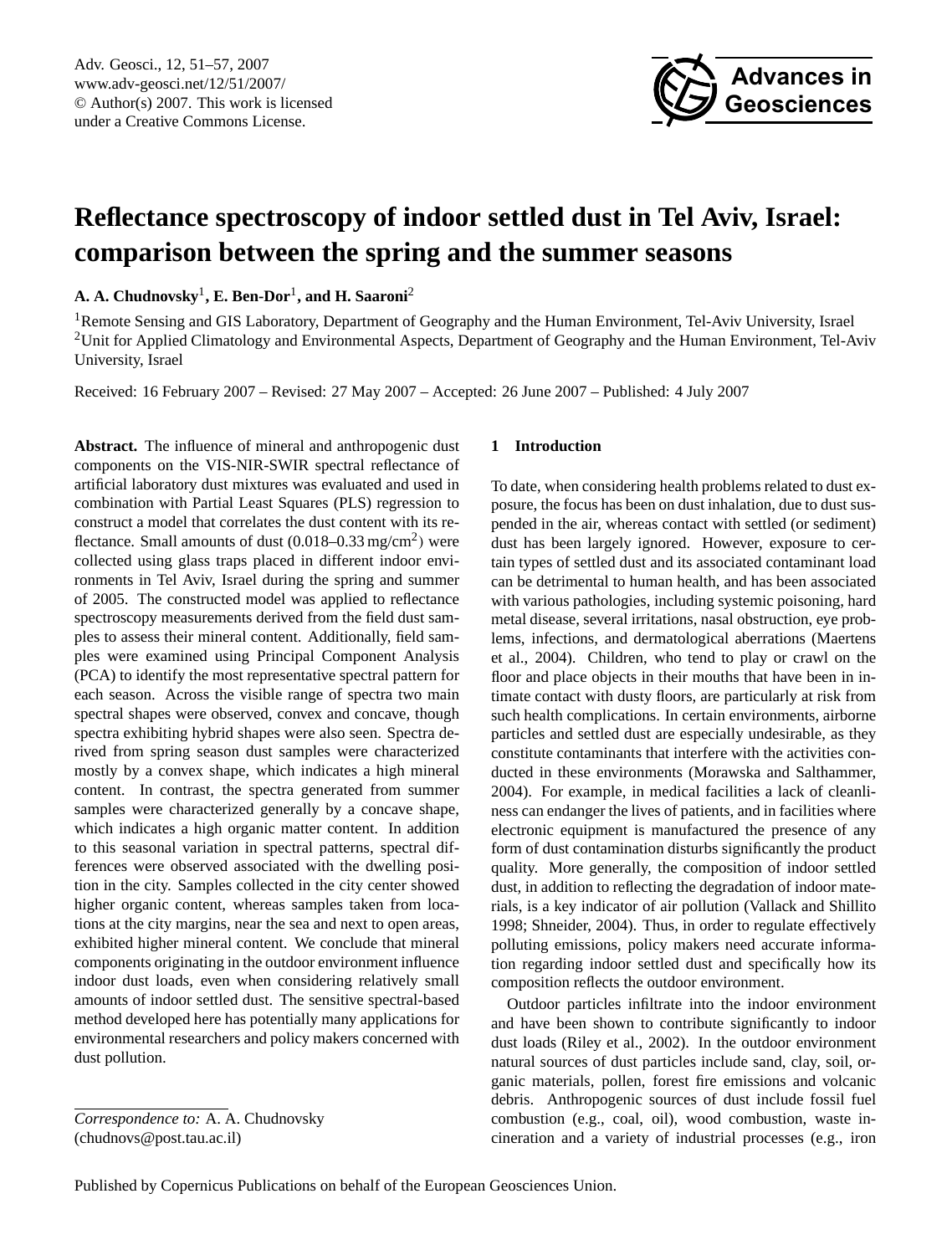founding, construction). In the indoor environment, in addition to the particles from natural and anthropogenic outside sources, there are particles from skin, hair, mites, clothing fibers and furnishings, cooking emissions, bacteria, smoke residuals, cleaning products, organic acids, building materials, and from a multitude of other materials present or utilized indoors (Roberts et al., 1992). The myriad indoor and outdoor sources of settled indoor dust result in a complex mixture, which is extremely heterogeneous, varying from place to place and across time. This heterogeneity is reflected by the diverse sizes, shapes, composition, chemistry and concentration of indoor dust particles. Accordingly, the composition of settled house dust can differ not only among geographic locations, but even between rooms of a single house (Lioy et al., 2002; Morawska and Salthammer, 2004).

Summarily, the level and composition of indoor settled dust is affected by outdoor environment characteristics, indoor activity, and life patterns. Discerning accurately what influences the composition of indoor settled dust has become an urgent goal for both environmental researchers and policy makers. A large variety of field techniques for assessing settled dust have been described in the literature. Recently, Chudnovsky et al. (2007) developed a new spectral-based method for assessing quantitatively and accurately small amounts of dust (from  $0.018 - 0.45$  mg/cm<sup>2</sup>). For any given sample, its Visible-Near Infrared-Short Wave Infrared (VIS-NIR-SWIR) spectrum (400–2400 nm) contains invaluable diagnostic information concerning both organic and inorganic constituents, making reflectance spectroscopy a promising tool for environmental research. Nevertheless, before the work of Chudnovsky et al. (2007) very few studies had used reflectance spectroscopy for assessing settled dust and those few dealt only with large amounts of settled dust to ensure measurement of strong spectral responses (Ong et al., 2003; Arimoto et al., 2002, and a research study conducted by the United States Geological Survey in collaboration with NASA, [http:/greenwood.cr.usgs.gov\)](http:/greenwood.cr.usgs.gov). Chudnovsky's method combines reflectance measurements with multivariate regression analysis. When the method was applied to analyze indoor dust samples collected during the spring, it was found that samples could be categorized into two types according to their spectral shape: (type A) a convex slope across the VIS due to significant mineral content, which was mostly representative of dwellings, and (type B) a concave slope across the VIS due to dominant anthropogenic/organic content, mostly representative of office environments (Chudnovsky and Ben Dor, 2007). In this study, the new spectralbased method is used to evaluate in detail the influence of outdoor environmental conditions on indoor settled dust collected from dwellings in Tel-Aviv, Israel.

Other studies have addressed more generally the environmental impact of dust storms on daily life. The negative consequences of dust deposition include urban air pollution, biodiversity reduction, as well as sand encroachment on productive land, human settlements and infrastructure. It is estimated that between 30 and 50% of indoor floor dust is derived from soils (Fergusson and Kim, 1991). Here, in order to gain a more quantitative understanding of how dust storms affect indoor dust, we compare the spectral behavior of indoor settled dust collected during two seasons, the spring (which are associated with dust storms) and the summer.

# **2 Method**

## 2.1 Dust traps and spectral measurements

We have found that the optimal configuration for a dust trap is a glass disk (2 mm thick) with a black carbon background placed underneath. This configuration maximizes the capacity to detect meaningful spectral characteristics due to the dust mixture resting on the glass. Spectral measurements were recorded for each glass trap before and after dust exposure to enable precise identification of dust-related spectral changes. Dust samples were scanned by the Analytical Spectral Devices FieldSpec Pro (ASD 2001) spectrometer, which has a large spectral range (350–2500 nm). The contact probe ("potato") device was attached to the dust sample. The "potato" was set on a stable tripod base and maintained in a constant position at a nadir-looking angle. BaSO<sup>4</sup> powder in the same geometry was used as a white reference to enable conversion of the measurement data into reflectance values. In addition, the gravimetric weight of each dust trap was measured using a sensitive analytical scale (Mettler AE163), with a precision of 0.01 mg.

# 2.2 Location of dust traps

Two field experiments of one month length were conducted, the first during the spring (April 2005) and the second during the summer (August 2005). The dust traps were placed in similar locations during the spring and the summer seasons, but in the summer experiment more dwellings were under study. Forty-five residential dwellings from the northern and central parts of Tel Aviv were sampled during April 2005, and one hundred and thirty-five residential dwellings were sampled during August 2005. The traps (2–4 in each dwelling) were placed on flat surfaces (tables, shelves, and boxes) at a height of 1.3 m above the floor, at least 0.5 m away from large electrical appliances, and positioned so that the column of air above the sampling surface was unobstructed (Edwards et al., 1998). Additionally, several traps were placed outdoors.

# 2.3 Study period

During the summer months in Israel the lower atmospheric levels are dominated by a synoptic system known as the "Persian Trough", which is associated with persistent northwesterly, Etesian winds (Alpert et al., 1990; Saaroni and Ziv, 2000; Ziv et al., 2004). Figure 1a presents the average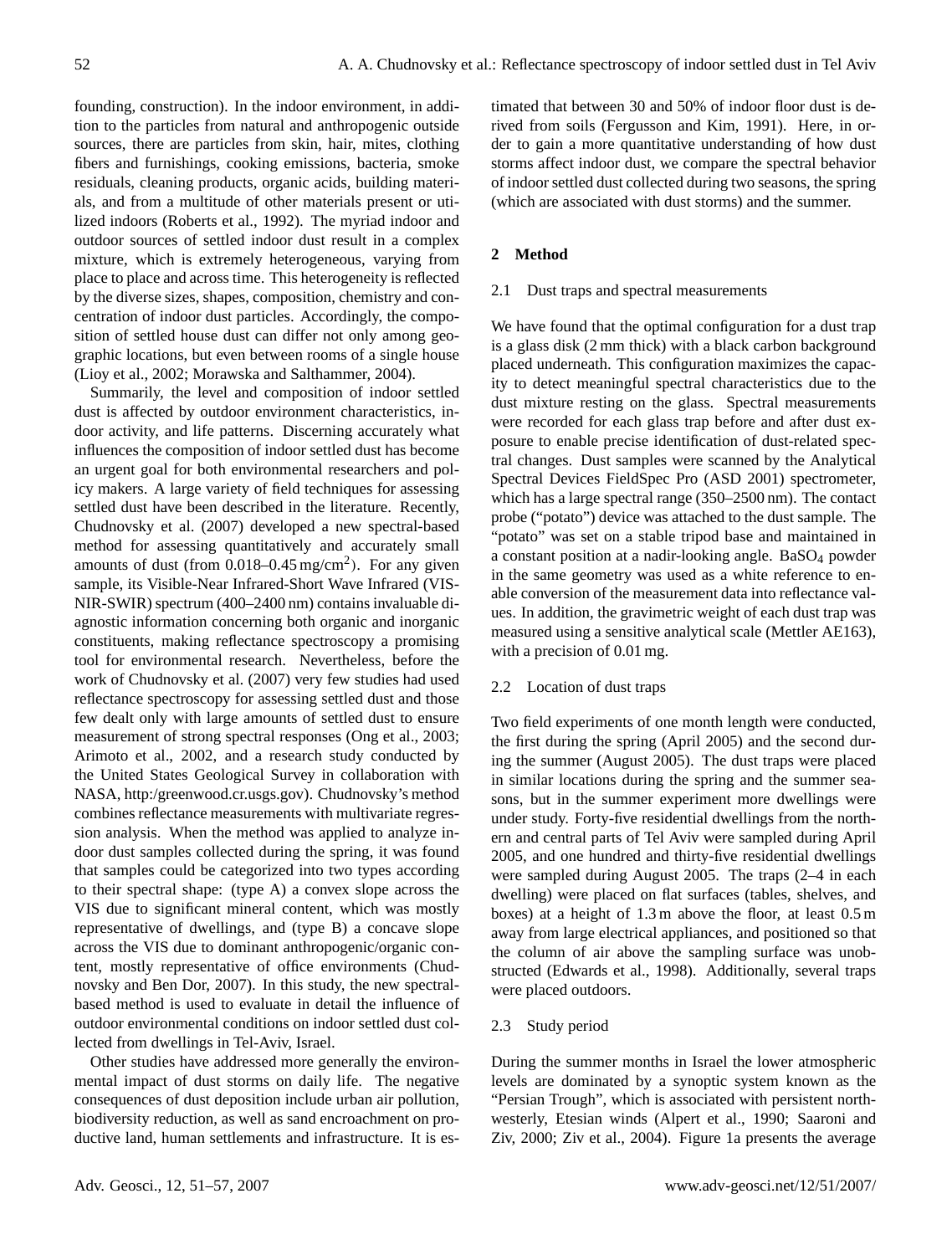sea level pressure (SLP) map for August 2005, indicating a Persian Trough with a northwesterly flow. In contrast, the spring season is characterized by transient systems including the "Sharav" cyclones that move eastward along the North African coast and are responsible for severe dust events over the Eastern Mediterranean (Alpert and Ziv, 1989). During April 2005 five dust storms swept across Israel mostly as a result of "Sharav" cyclones (30–31 March, 6–7 April, 11–12 April, 17–18 April, and 22 April). An average of 9.3 dusty days was recorded during the sampling period of April 2005. Figure 1b presents the average SLP map for 7 April 2005, showing a "Sharav" cyclone located over western Egypt and a warm sector of the cyclone over Israel, which resulted in south-easterly winds that transported the dust to Israel.

#### 2.4 Laboratory spectral assessment of the dust source

In order to create reference dust samples that reveal the spectral influence of anthropogenically generated materials on natural substances, we constructed artificial mixtures of dust and soot. We added known amounts of soot to a certain amount of dust (collected after a dust storm), to produce mixtures with 25, 50, and 75% soot content. Very small amounts of each mixture were spread homogeneously and gently above a glass trap. Before and after the dust was spread, these four glass traps were weighed and spectral measurements taken (see Sect. 2.5).

# 2.5 Data analyses

For spectral analyses of small amounts of dust, we used the Difference Index (*DI*) (Chudnovsky et al., 2007). Difference Index (*DI*) spectra were calculated for each waveband, as follows:

$$
DI_{(\lambda)} = B_{\text{rad}(\lambda)} - B_{\text{background}(\lambda)},\tag{1}
$$

where  $B_{\text{rad}(\lambda)}$  is the reflectance of the dust plus the reflectance of the glass disk, plus the reflectance of the black carbon background and where  $B_{\text{background}(\lambda)}$  is the reflectance of the clean glass disk plus that of the black carbon background.

To analyze and compare the spectra of samples collected during the two seasons, we employed two methods: Partial Least Squares (PLS) regression and Principal Component Analysis (PCA). All data management, calculations, PLS and PCA analyses were performed using Unscrambler software, Version 9.1 (Camo, Norway 2004).

PLS Regression: A PLS model was calculated using the laboratory mixtures with total mineral content (100, 75, 50, 25, and 0%) and correlated with VIS-NIR-SWIR spectra:

$$
Yn = A + A_1DI_1 + A_2DI_2 + A_3DI_3... + A_nDI_n,
$$
 (2)

where *Yn* is the mineral content of the artificial dust sample,  $A_i$  are empirical coefficients, and  $DI_i$  is the  $DI$  spectral reflectance at a specific wavelength. Statistical parameters for



**Fig. 1.** Sea level pressure **(a)** averaged over August 2005 and **(b)** for 7 April 2005, based on the NCEP-NCAR CDAS-1 archive (Kalnay et al., 1996; Kistler et al., 2001).

the model were calculated by leave-one-out-cross-validation (only one sample at a time is kept out of the calibration and used for prediction) (Adams, 1995). The constructed model was run on the two field data sets (spring and summer sets) to assess the presence or absence of mineral content among different indoor dust samples. For each data set, the "center of gravity" (CG, or the mean center of both the X- and Y axes) of a predicted values distribution was calculated (Lloyd and Dicken, 1972).

Principal Component Analyses (PCA): *DI* spectra of samples from both field data sets were examined by PCA to differentiate the dust composition between the seasons. PCA transforms the original independent variables (wavelengths) into new axes, or principal components (PCs). These PCs are orthogonal, so that the datasets presented on these axes are uncorrelated with each other (Esbensen, 2002). The spectral patterns derived using PCA provide information about the characteristic peaks, indicating which are the most significant ones when discriminating dust samples according to season.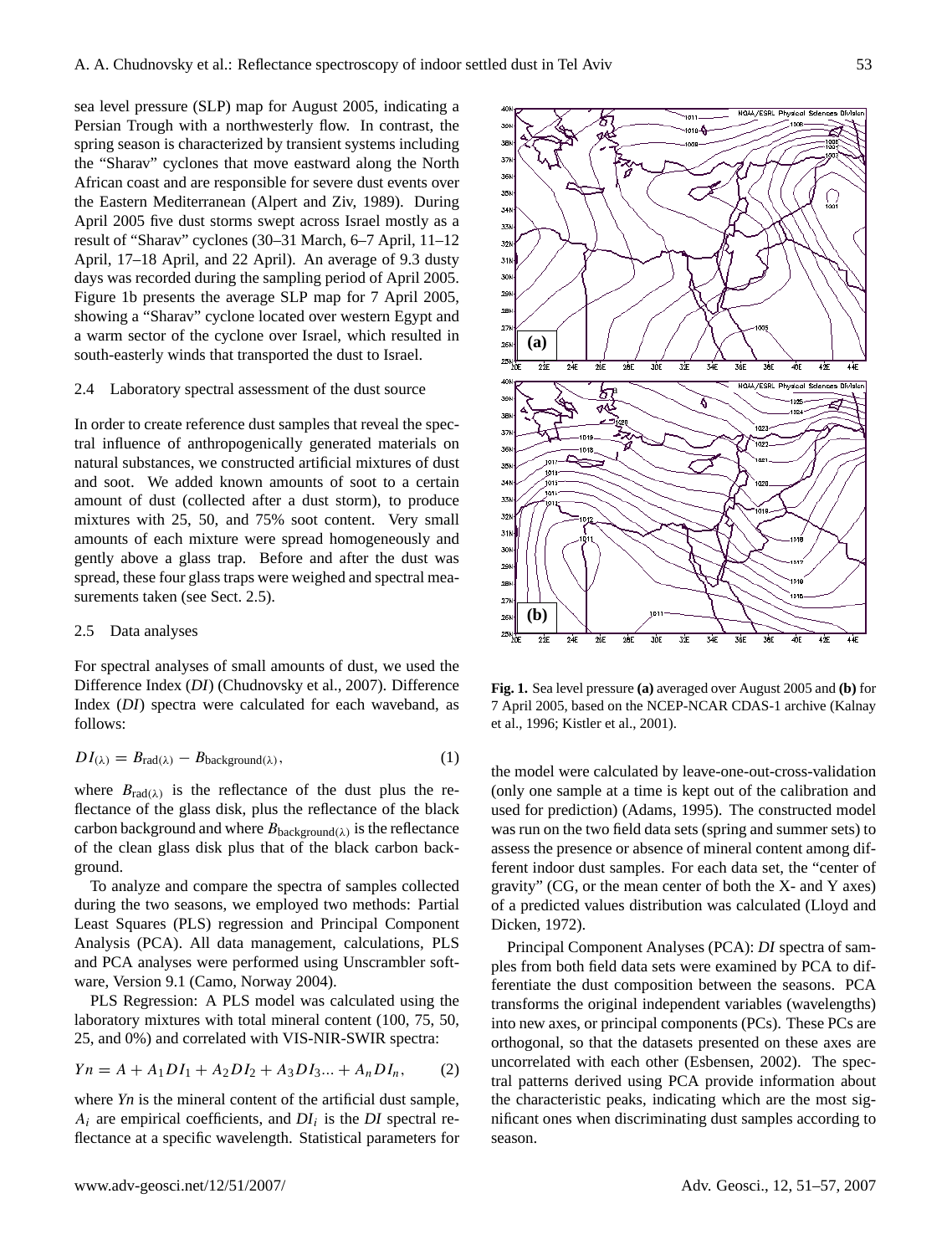|          | Experimental                                                                                                                                  | Max | $M_{\alpha x}$             | $M_{\rm in}$ | $C+div$ | Max | $M_{\alpha x}$ |  | $C+div$ |  |
|----------|-----------------------------------------------------------------------------------------------------------------------------------------------|-----|----------------------------|--------------|---------|-----|----------------|--|---------|--|
|          | Indoor Environment                                                                                                                            |     | <b>Outdoor Environment</b> |              |         |     |                |  |         |  |
| seasons. |                                                                                                                                               |     |                            |              |         |     |                |  |         |  |
|          | <b>Table 1.</b> Basic statistical parameters describing the amounts of settled indoor and outdoor dust collected during the spring and summer |     |                            |              |         |     |                |  |         |  |

| Experimental |                               |                              |                              |                                |                               |                              |                              |                                |
|--------------|-------------------------------|------------------------------|------------------------------|--------------------------------|-------------------------------|------------------------------|------------------------------|--------------------------------|
|              | Mean<br>(mg/cm <sup>2</sup> ) | Max<br>(mg/cm <sup>2</sup> ) | Min<br>(mg/cm <sup>2</sup> ) | Stdev<br>(mg/cm <sup>2</sup> ) | Mean<br>(mg/cm <sup>2</sup> ) | Max<br>(mg/cm <sup>2</sup> ) | Min<br>(mg/cm <sup>2</sup> ) | Stdev<br>(mg/cm <sup>2</sup> ) |
| Spring       | 0.12                          | 0.33                         | 0.02                         | 0.08                           | 1.31                          | 1.86                         | 0.74                         | 1.0                            |
| Total        |                               |                              | 90 traps                     |                                |                               |                              | 5 traps                      |                                |
| Summer       | 0.09                          | 0.25                         | 0.01                         | 0.06                           | 1.08                          | 0.65                         | 0.37                         | 0.04                           |
| Total        |                               |                              | 135 dust traps               |                                |                               |                              | 15 traps                     |                                |



**Fig. 2.** Difference reflectance spectra (*DI*) of constructed artificial mixtures of dust and soot: 1) 100% dust, 2) 75% dust and 25% coal, 3) 50% dust and 50% coal, 4) 25% dust and 75% coal, and 5) pure coal.



**Fig. 3.** Representative *DI* spectra of dust samples collected in various indoor environments. **(a)** denotes a spectrum that indicates high mineral content, **(b)** denotes a spectrum that indicates high organic content.

## **3 Results**

During the spring, the gravimetric weight of an indoor dust sample (90 samples) ranged from  $0.02$  mg cm<sup>-2</sup> to 0.33 mg cm<sup>-2</sup>, with an average of 0.12 mg cm<sup>-2</sup> (Table 1).

During the summer, the gravimetric weight of an indoor dust sample (135 samples) was generally lower, ranging from  $0.01$  mg cm<sup>-2</sup> to  $0.25$  mg cm<sup>-2</sup>, with an average of 0.09 mg cm−<sup>2</sup> . This seasonal difference in indoor dust load is likely explained by the observed large seasonal disparity in outdoor dust loads resulting from the spring dust storm events. The outdoor dust samples ranged from 0.74 to 1.86 mg cm−<sup>2</sup> during the spring and from 0.37 to  $0.65$  mg cm<sup>-2</sup> during the summer (Table 1). These observations corroborate the general tenet that outdoor dust has a significant effect on the indoor dust environment. Alternative parameters that might be influencing indoor dust deposition loads include anthropogenic activity and crowding. However, the discrepant environmental conditions in the various dwellings (open and closed windows, different indoor activities, etc.) mean it is impossible to conclude unequivocally how these other parameters contribute to quantitative differences in gravimetric weight among samples.

Laboratory and field dust samples: Figure 2 presents the *DI* spectra of different kinds of artificial dust mixtures that were spread above glass traps under controlled laboratory conditions (the total dust loads varied from 1.5 to 2.5 mg). The presence of iron oxides results in elevated reflectance in the red portion of the spectrum (500–700 nm, VIS) and therefore contributes to a convex shape for the slope appearing in the VIS-NIR spectral region, termed a strong absorption edge. Notably, increasing the soot content of a dust sample converts this slope from a convex to a concave shape between 500 and 1400 nm. Figure 3 shows the spectra of several representative indoor dust samples from both seasons. In the spectral region from 400–1000 nm, each spectrum exhibits a distinct slope, ranging from convex to concave and including various hybrids of these shapes. These spectral data indicate that there are varying amounts of mineral and organic contents in the samples, which is supported by the divergent colors of the indoor dust samples observed during both seasons. However in general, gray dust samples were observed mostly during summer (indicating a higher organic content), whereas a shade of red-yellow was prevalent among dust samples during spring (reflecting a higher mineral content).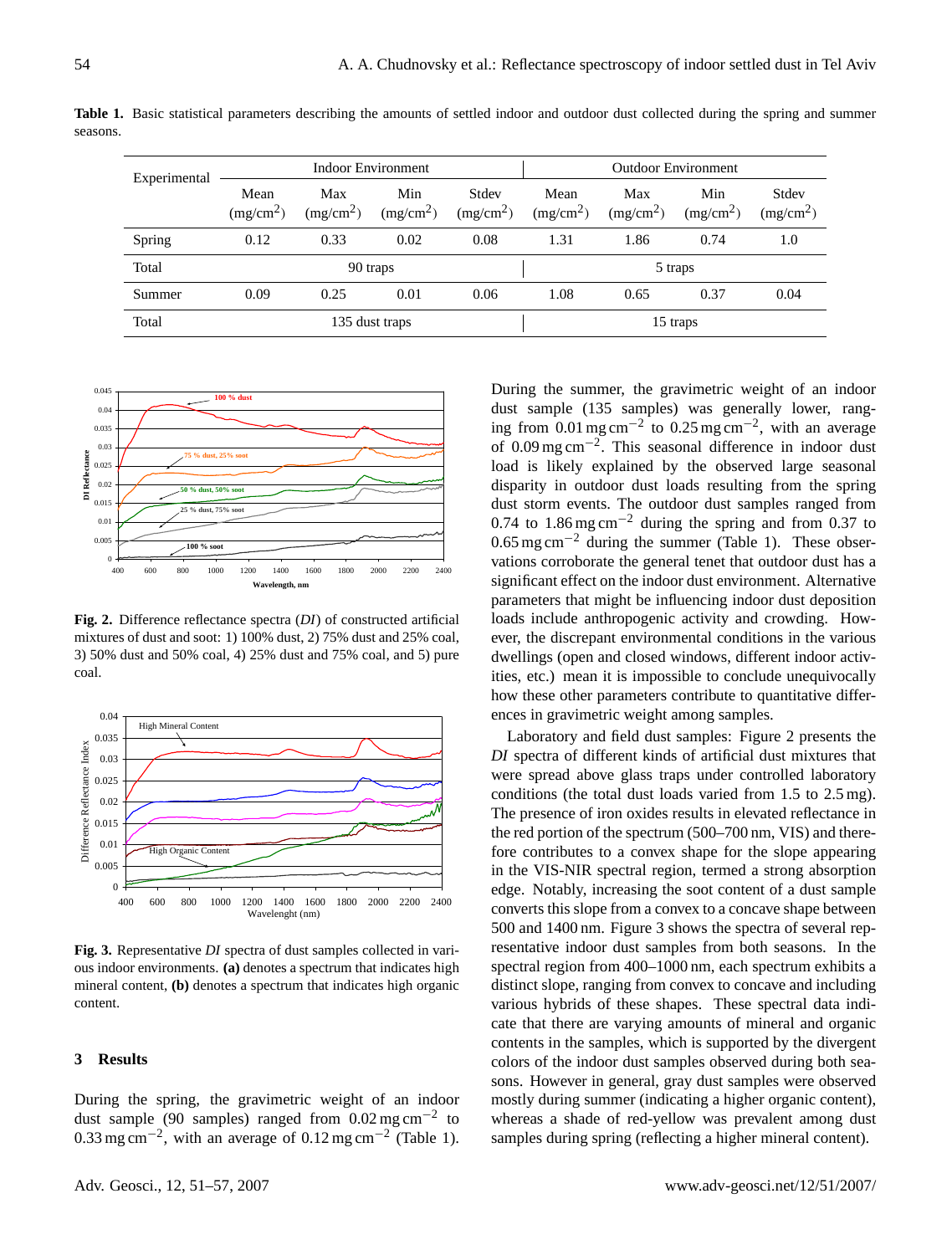

**Fig. 4.** PLS modeling of mineral content based on artificial laboratory dust mixtures: 1) *diffgl-mineral* corresponds to 100% mineral dust, 2) *diffgl-75dust-25coal* corresponds to 75% dust and 25% coal, 3) *diffgl-50dust50* relates to 50% dust and 50% coal, 4) *diffgldust25* corresponds to 25% dust and 75% coal, and 5) *diff1glpiachmi* to pure coal (negative value).

PLS modeling and prediction of mineral content: Figure 4 shows PLS modeling of mineral content based on artificial laboratory dust mixtures. The model provides good precision  $(R^2=0.98 \text{ or } r=0.99)$  and accuracy (RMSEP=2.5%), with a slope of 0.96. This model was run on the field data sets; Figs. 5a and b present the predicted mineral contents for the spring and summer samples, respectively. For the spring data set, a prediction could be made for 80 out of the 90 samples; the model gave negative values for the "unpredictable" 10 samples, perhaps indicating the absence of mineral content (not shown in Fig. 5a). The model enabled predictions for 87 out of 135 summer dust samples, and for the remaining 48 samples negative values were received (Fig. 5b, data not shown). The calculated CG values support that the spring samples have higher mineral content (with a mean predicted mineral content of 28.6%), whereas the summer samples exhibit lower mineral content (with a mean predicted mineral content of 16.8%; Table 2). Of note, among the summer data set a convex spectral behavior dominates in samples that were located adjacent to the seashore, open areas, and near areas under construction. In contrast, samples located in the city center are characterized by distinctive concave spectral slopes indicative of high soot content.

PCA Analyses: Figure 6 shows the first Principal Component (PC), which represents a first-order approximation to the "pure" component spectrum. This approximation is useful for deciding rationally which absorption peaks are most important in this analysis. In agreement with the results of PLS modeling, a general difference in spectral shape between the two data sets is evident (convex vs. concave across the VIS region), supporting seasonal variance in the mineral



**Fig. 5.** Predicted mineral contents for spring **(upper, a)** and summer **(lower, b)** dust samples with corresponding standard deviations.



**Fig. 6.** First PC loading vector according to PCA analyses for each season.

content of samples. The second PC for both data sets (figure not shown) allows visualization across the SWIR spectral region (1100–2400 nm) of the scattering effect due to the assortment of dust particles present in the samples (Chudnovsky et al., 2007), and also confirms differences in spectral shape across VIS between seasonal dust samples. In spring, distinctive absorptions appear at 2220 nm, 2340 nm, and 2360 nm, which can be attributed to minerals such as clay and carbonates, respectively (Hunt, 1977). Absorbance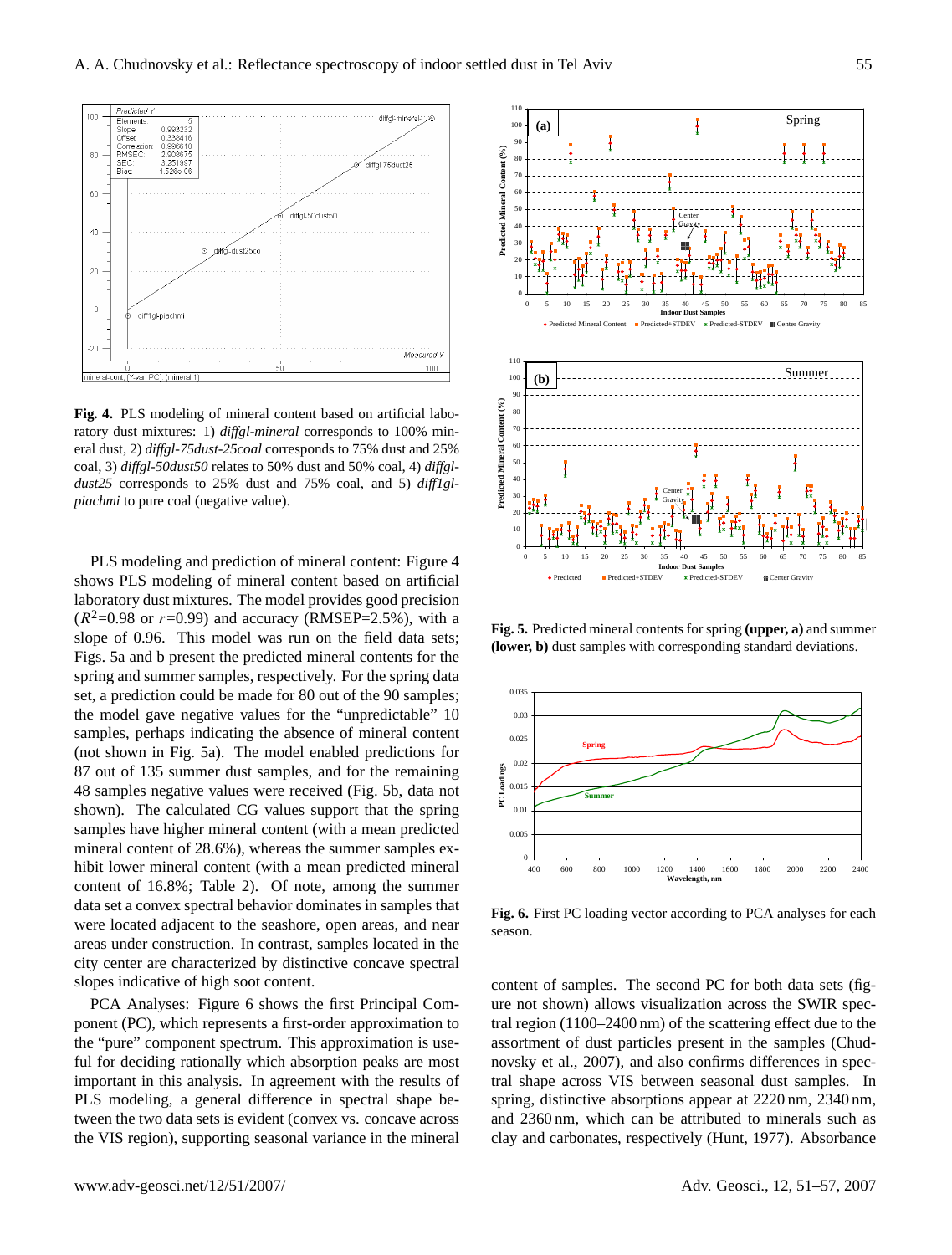| <b>Assessed Mineral Content</b><br>(Predicted in %)  | Spring            | Summer            |
|------------------------------------------------------|-------------------|-------------------|
|                                                      | Number of samples | Number of samples |
| $0 - 15$                                             | 24                | 52                |
| $16 - 30$                                            | 27                | 24                |
| $31 - 46$                                            | 17                | 9                 |
| $47 - 65$                                            | 5                 | 3                 |
| 66–80                                                |                   | $\theta$          |
| $81 - 100$                                           | 6                 | $\Omega$          |
| Total                                                | 80 samples        | 88 samples        |
| Negative values (not con-<br>tained mineral content) | 10 samples        | 47 samples        |
| <b>Total Experiment</b>                              | 90 samples        | 135 samples       |

| <b>Table 2.</b> Assessed Mineral Content (in %). |  |
|--------------------------------------------------|--|
|--------------------------------------------------|--|

at 2200 nm is observed in samples from both seasons. The higher mineral content among summer samples is likely due to the Etesian winds and sea breeze causing sand from the beach to infiltrate indoors. In summary, the data reflects that the five major dust storms, which occurred during the spring data acquisition, influenced the composition of indoor dust, and resulted in a higher mineral content for spring indoor dust samples as compared with summer indoor dust samples.

## **4 Summary and future applications**

Chudnovsky et al. (2007) developed a method based on near infrared reflectance spectroscopy (NIRS) in the 1250– 2400 nm spectral range to examine quantitatively small amounts of sediment dust. They demonstrated that the construction of a reliable multivariate calibration model enables precise prediction of a particulate dust sample's gravimetric weight from its spectral data. In the present study we report that using similar methods it is possible also to assess quantitatively the mineral content of a dust sample from its spectral data. Specifically, spectra derived from artificial laboratory dust mixtures were used in combination with PLS regression analysis to generate predicted mineral contents for field dust samples based on their reflectance spectra.

The shape of the spectrum reflects strongly the chemistry of the settled dust sample and was used to characterize the seasonal dust loads. Both the spectral shapes and predicted mineral contents indicate that dust loads in the spring are different from those in the summer. During the spring season most samples exhibit a convex spectral shape across the VIS region indicative of higher mineral content, and a concave spectral shape indicative of higher anthropogenic content is seldom observed. The opposite was found in the summer season. These seasonal differences are explained by the se-

vere dust events during the spring season, which do not occur during the summer. Dust load research carried out in Northern China and Africa indicates also that dust sediments can exhibit a high mineral content, likely due to iron oxides, hematite or goethite (Arimoto et al., 2002; Shen et al., 2006); in these studies large amounts of dust collected on bulk filters were analyzed using spectral and chemical methods.

The spectral method developed in this report can potentially be applied to measure quantitatively other components within settled dust, such as pollen, soil, asbestos, cement, and iron oxides. For these dust constituents, dust loads of any size have pathological significance, even if the dust never becomes airborne (Morawska and Salthammer, 2004). Although pollen and asbestos have unfortunate, wide reaching effects on human health, these materials have the advantage of possessing significant spectral fingerprints and therefore represent promising candidates for spectral study. Another potential application of the methods described here is qualitative mapping of the chemical components of settled particles; for this multivariate calibration analyses would need to be combined with reflectance spectroscopy. Importantly, the methods developed here potentially represent the basis for a system that provides comprehensive spectralspatial overviews of indoor environments in almost real time. Such a system would require imaging spectroscopy (IS) cameras that can determine quantitatively dust levels, and the data generated would be recorded and stored. Therefore the spectral-based technology described here has significant potential to bridge the gap between required and existing methods for rapid assessment of indoor dust distribution.